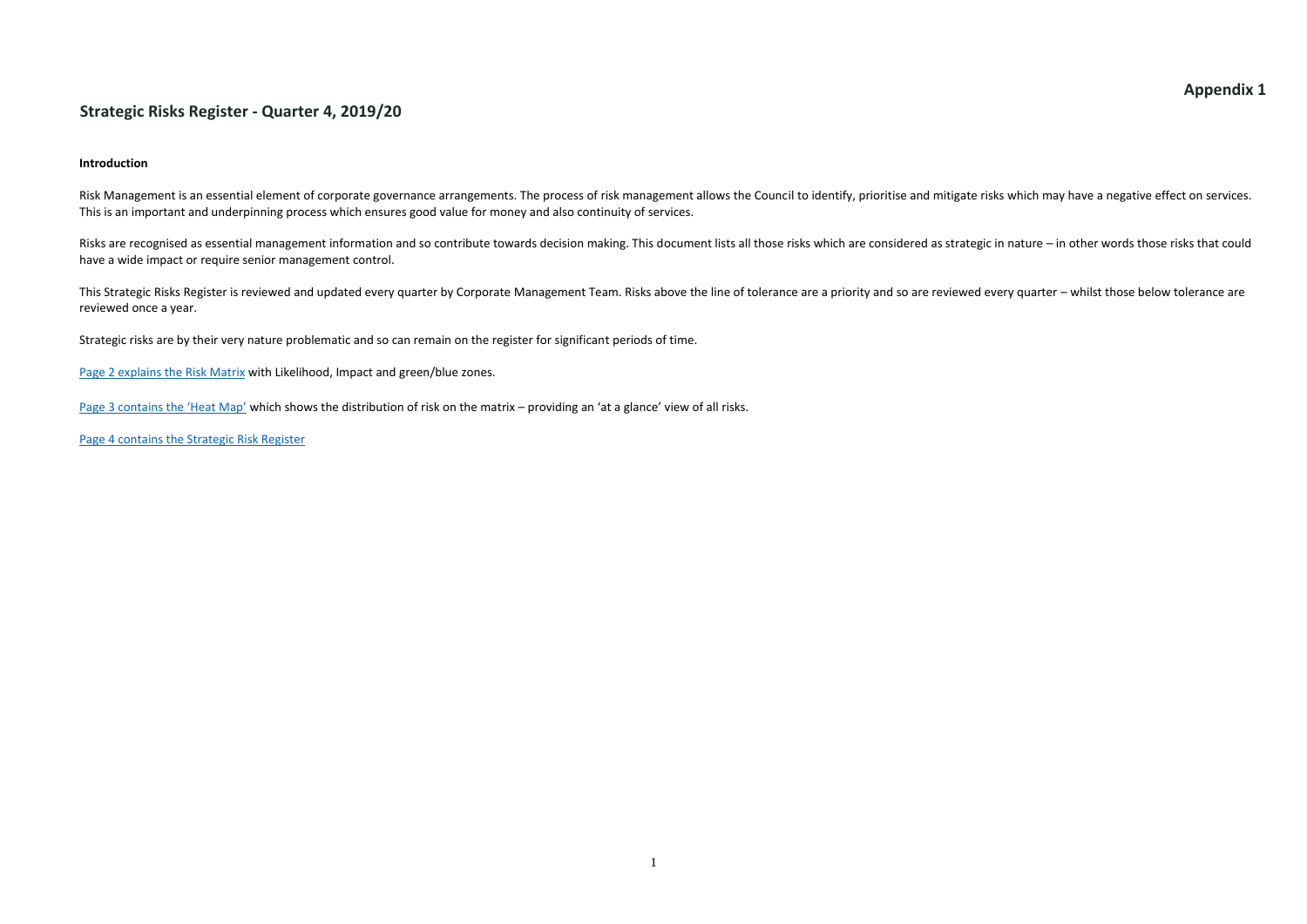### How to understand the Risk Matrix:

This register contains the full and complete list of the Council's Strategic Risks. Each risk is plotted on a risk matrix to show degree of likelihood and impact. The greater the likelihood and impact the higher the priori management. Those risks which lay above the line of 'risk appetite' can be seen in the blue zone of the matrix. These risks are a priority for management and are reviewed every quarter. Risks below the risk appetite, in th green zone, are a lower priority and so are reviewed on an annual basis.

<span id="page-1-0"></span>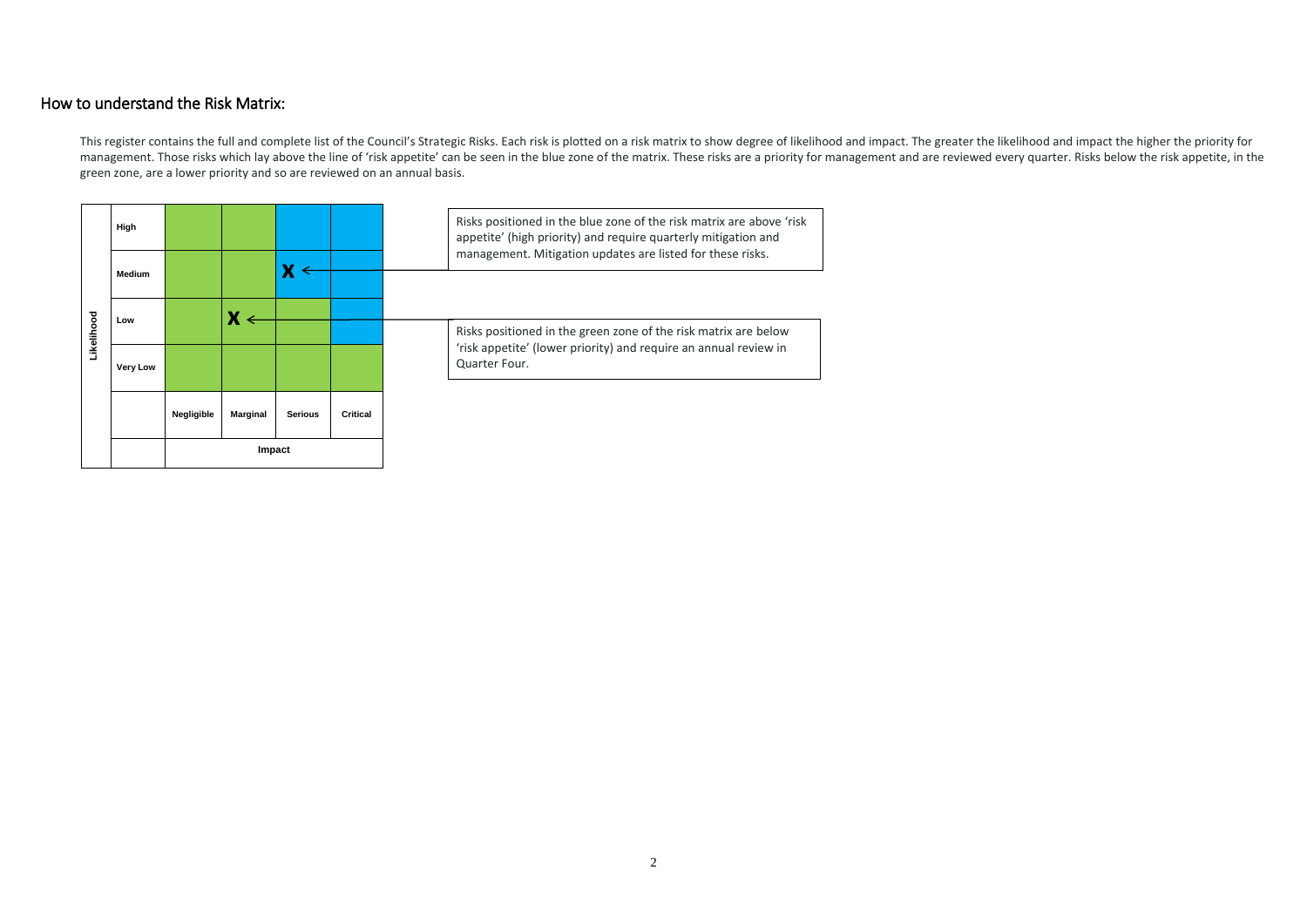## Risk 'Heat Map' - showing the current position of all risks in this report

This matrix provides an 'at a glance' view of the priority risks which are positioned in the blue zone and so are above the line of risk appetite/tolerance. Click on a risk to navigate to the right page. This quarter 65% of risks are positioned in the blue zone – above the line of 'risk appetite'. These risks are reviewed at least on a quarterly basis.

<span id="page-2-0"></span>

|            | High (4)     |                |                     | 5, 19                    | 6                   |
|------------|--------------|----------------|---------------------|--------------------------|---------------------|
| Likelihood | Medium (3)   |                |                     | 9, 13, 14,<br>20, 21, 23 |                     |
|            | Low(2)       |                | 7,18                | 4                        | 15, 23              |
|            | Very Low (1) |                |                     | 8                        | 16, 17              |
|            |              | Negligible (1) | <b>Marginal (2)</b> | Serious (3)              | <b>Critical (4)</b> |
|            |              |                |                     | Impact                   |                     |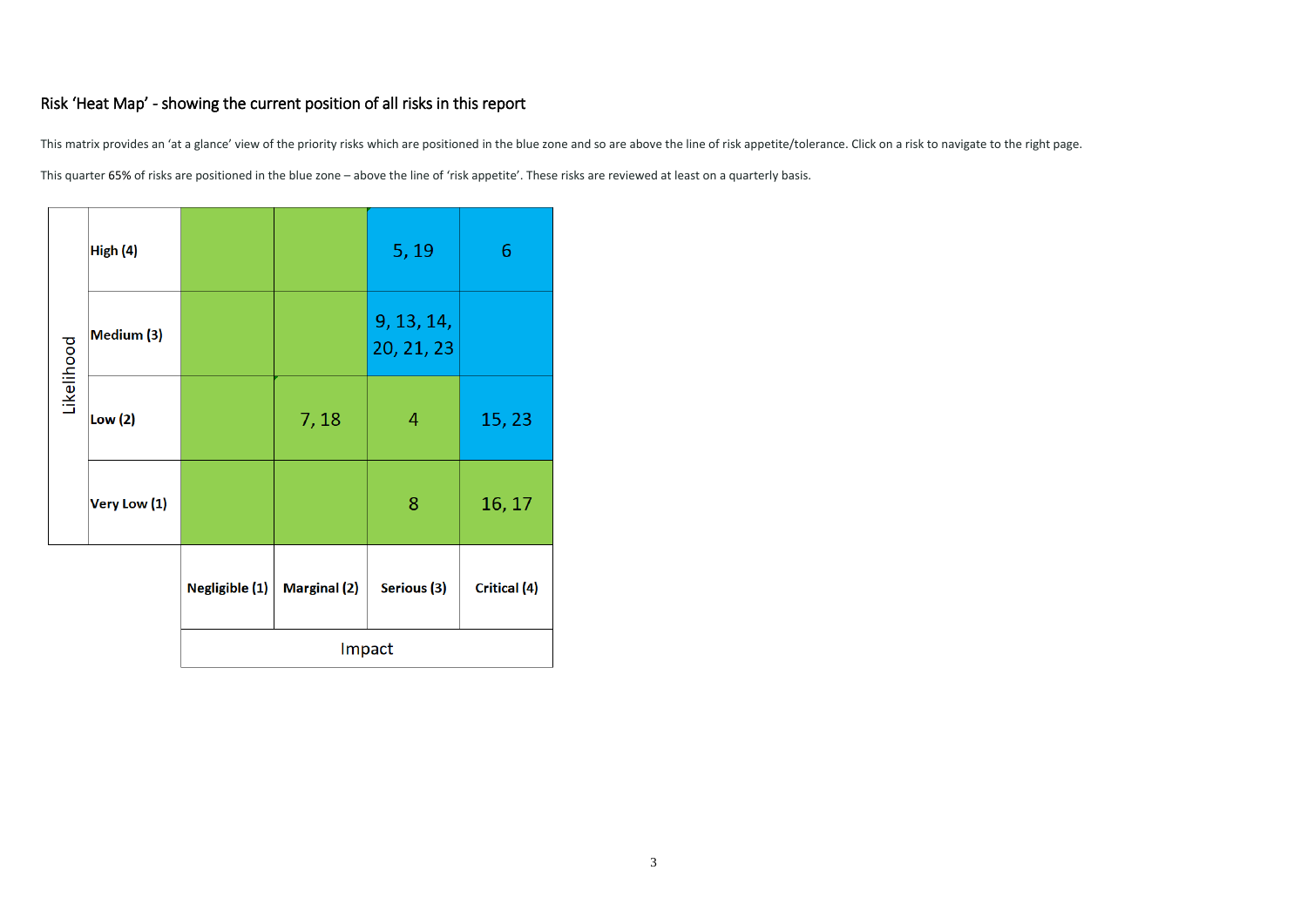# Strategic Risk Register

The 'Heat Map' on the previous page shows the position of each risk on the matrix in terms of likelihood and impact

| <b>Risk</b><br>No.               | <b>Name</b>                                                                     | <b>Description</b>                                                                                                                                                                                                                                                                                                                                                                                                                                                                                                                                                                                                                                                                               | <b>Risk</b><br><b>Appetite</b> | <b>Review</b><br>frequency | <b>Mitigations</b>                                                                                                                                                                                                                                                                                                 | <b>History of improvement</b>                                                                                                                                                                                                                                                                                                                                                           | <b>Officer</b><br>Owner                                    | <b>Portfolio</b><br>Owner                           |
|----------------------------------|---------------------------------------------------------------------------------|--------------------------------------------------------------------------------------------------------------------------------------------------------------------------------------------------------------------------------------------------------------------------------------------------------------------------------------------------------------------------------------------------------------------------------------------------------------------------------------------------------------------------------------------------------------------------------------------------------------------------------------------------------------------------------------------------|--------------------------------|----------------------------|--------------------------------------------------------------------------------------------------------------------------------------------------------------------------------------------------------------------------------------------------------------------------------------------------------------------|-----------------------------------------------------------------------------------------------------------------------------------------------------------------------------------------------------------------------------------------------------------------------------------------------------------------------------------------------------------------------------------------|------------------------------------------------------------|-----------------------------------------------------|
| $\mathbf{1}$<br>$\overline{2}$   | Archived during Q1 2016/17<br>Archived during Q4 2018/19                        |                                                                                                                                                                                                                                                                                                                                                                                                                                                                                                                                                                                                                                                                                                  | Archived<br>Archived           | Archived<br>Archived       |                                                                                                                                                                                                                                                                                                                    | Archived during Q1 2016/17<br>Archived during Q4 2018/19                                                                                                                                                                                                                                                                                                                                |                                                            |                                                     |
|                                  |                                                                                 |                                                                                                                                                                                                                                                                                                                                                                                                                                                                                                                                                                                                                                                                                                  |                                |                            |                                                                                                                                                                                                                                                                                                                    |                                                                                                                                                                                                                                                                                                                                                                                         |                                                            |                                                     |
| $\overline{3}$<br>$\overline{4}$ | Archived during Q1 2018/19<br>Affordable<br>housing<br>targets are<br>not met.  | The Council will need to enable new housing particularly<br>through private sector development. This is influenced<br>by New Homes Bonus and Local Government Financing.<br>During Covid-19 pandemic a temporary redcuction in<br>completions is expected - it is likely that the 2025 target<br>will be met.                                                                                                                                                                                                                                                                                                                                                                                    | Archived<br><b>Below</b>       | Archived<br>Annually       |                                                                                                                                                                                                                                                                                                                    | Archived during Q1 2018/19<br>Q1 2017/18: RISK POSITION UNCHANGED<br>Q4 2017/18: RISK POSITION UNCHANGED - retained on the<br>register to allow regular monitoring.<br>Q4 2018/19: RISK POSITION UNCHANGED - review indicates that<br>housing performance is on track.<br>Q4 2019/20: RISK POSITION UNCHANGED - review indicates<br>housing is likely to achieve the 2025 target.       | Director of<br>Customer<br>and<br>Commercial<br>Services   | Deputy<br>Leader -<br>Housing and<br>Innovation     |
| 5                                | Impact of the<br>Welfare<br>Reform on<br>communities                            | The Council mitigates as far as possible against the<br>impacts of welfare reform. Welfare reform results in<br>significant changes to taxes and benefits - impacting on<br>low-income tenants and social landlords. With transfer<br>to Universal Credit widely reported impacts on<br>claimants across England. Central Government monitor<br>impacts and make adjustments. The current risk<br>position is proportionate for South Lakeland. The<br>Council has in place many mitigations to reduce poverty<br>and to alleviate against universal credit impacts. This<br>risk has increased due to the Covid-19 Pandemic and<br>mitigations have been expanded to cover Covid-19<br>impacts. | Above                          | Quarterly                  | The Council communicates regularly<br>with DWP and CAB. Discretionary<br>Housing Payment. Council Tax<br>Reduction Scheme. Building Financial<br>Resilience Group - partnership<br>working to reduce poverty. New<br>mitigations as a result of Covid-19<br>have been identified and are to be<br>included for Q1. | Q1 2017/18: RISK POSITION UNCHANGED<br>Q4 2017/18: RISK POSITION UNCHANGED - risk retained whilst<br>potential for impacts.<br>Q4 2018/19: RISK POSITION UNCHANGED - measures to reduce<br>poverty and alleviate against impacts now listed.<br>Q4 2019/20: RISK POSITION INCREASED - risk increased due to<br>Covid-19 pandemic impacts and greater dependency on Universal<br>Credit. | Director of<br>Strategy,<br>Innovation<br>and<br>Resources | Health,<br>Wellbeing<br>and Financial<br>Resilience |
| 6                                | Medium<br>Term<br>Financial<br>Planning-<br>delivery of a<br>balanced<br>budget | Current and future years proposed budget reductions<br>(expenditure and income) are not achieved. Future<br>year's budget reductions (expenditure or income) are<br>not identified. Significant existing income sources are<br>not protected or effectively managed. Income from<br>Central Government is reduced above the current<br>assumptions. NDR income assumptions are not<br>achieved. Other key factors are Spending Review,<br>Business Rates Retention, Fair Funding Review and Local<br>Government Finance Settlement. The Coronavirus<br>pandemic presents significant income and expenditure<br>challenges.                                                                       | Above                          | Quarterly                  | MTFP assumptions reviewed,<br>updated and reported on quarterly<br>basis. Options to resolve issues are<br>provided to Cabinet each quarter.<br>New mitigations as a result of Covid-<br>19 have been identified and are to<br>be included for Q1.                                                                 | Q2 2019/20: RISK POSITION UNCHANGED - risk description<br>updated.<br>Q3 2019/20: RISK POSITION UNCHANGED - risk description further<br>updated.<br>Q4 2019/20: RISK POSITION INCREASED - risk increased due to<br>challenges of Covid-19 pandemic.                                                                                                                                     | Finance Lead<br>Specialist                                 | Finance and<br>Resources                            |
| $\overline{7}$                   | Information<br>Management<br>is not<br>effective                                | The Council is required to have effective information<br>governance procedures. It will be necessary to manage<br>corporate information by implementing processes, roles<br>and controls - including GDPR and the Data Protection<br>and Information Security Policies.                                                                                                                                                                                                                                                                                                                                                                                                                          | <b>Below</b>                   | Annually                   | Managers are appropriately trained.<br>Requirements in Job Descriptions<br>and appraisals. Internal Audit<br>findings acted on in a timely manner.<br>Internal communication regarding<br>policies and protocols. Review and                                                                                       | Q3 2017/18: RISK POSITION UNCHANGED - mitigation due dates<br>updated re Information Governance Board Highlights Report<br>14/12/17.<br>Q4 2017/18: RISK POSITION UNCHANGED<br>Q4 2018/19: RISK POSITION UNCHANGED<br>Q4 2019/20: RISK POSITION IMPROVED - risk reduced via internal                                                                                                    | Director of<br>Strategy,<br>Innovation<br>and<br>Resources | Deputy<br>Leader -<br>Housing and<br>Innovation     |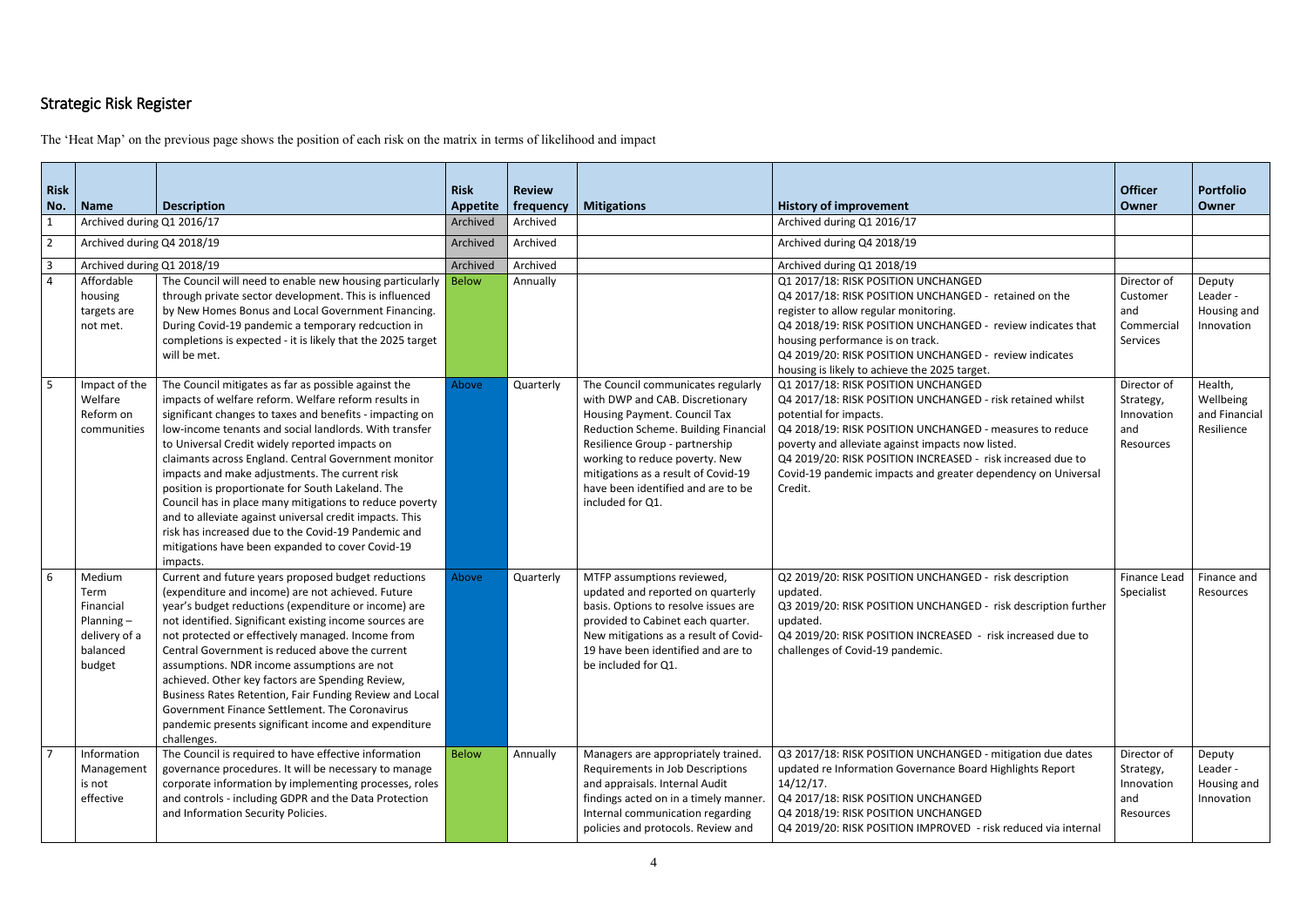| <b>Risk</b>    |                                                                                                                           |                                                                                                                                                                                                                                                                                                                                                                                                                                                                                                                                                                                                                                                                                                                                                                              | <b>Risk</b>     | <b>Review</b> |                                                                                                                                                                                                                                           |                                                                                                                                                                                                                                                                                                                                                                                                                                                                                                                                                                                                                                                                                                                                                                    | <b>Officer</b>                                             | <b>Portfolio</b>                                |
|----------------|---------------------------------------------------------------------------------------------------------------------------|------------------------------------------------------------------------------------------------------------------------------------------------------------------------------------------------------------------------------------------------------------------------------------------------------------------------------------------------------------------------------------------------------------------------------------------------------------------------------------------------------------------------------------------------------------------------------------------------------------------------------------------------------------------------------------------------------------------------------------------------------------------------------|-----------------|---------------|-------------------------------------------------------------------------------------------------------------------------------------------------------------------------------------------------------------------------------------------|--------------------------------------------------------------------------------------------------------------------------------------------------------------------------------------------------------------------------------------------------------------------------------------------------------------------------------------------------------------------------------------------------------------------------------------------------------------------------------------------------------------------------------------------------------------------------------------------------------------------------------------------------------------------------------------------------------------------------------------------------------------------|------------------------------------------------------------|-------------------------------------------------|
| No.            | <b>Name</b>                                                                                                               | <b>Description</b>                                                                                                                                                                                                                                                                                                                                                                                                                                                                                                                                                                                                                                                                                                                                                           | <b>Appetite</b> | frequency     | <b>Mitigations</b>                                                                                                                                                                                                                        | <b>History of improvement</b>                                                                                                                                                                                                                                                                                                                                                                                                                                                                                                                                                                                                                                                                                                                                      | Owner                                                      | <b>Owner</b>                                    |
|                |                                                                                                                           |                                                                                                                                                                                                                                                                                                                                                                                                                                                                                                                                                                                                                                                                                                                                                                              |                 |               | monitoring of arrangements.<br>Information Governance (IG)<br>Framework in place.                                                                                                                                                         | communications, improved access to information, processes and<br>data protocols.                                                                                                                                                                                                                                                                                                                                                                                                                                                                                                                                                                                                                                                                                   |                                                            |                                                 |
| 8              | The<br>infrastructure<br>required to<br>deliver the<br><b>Council Plan</b><br>priorities is<br>not provided.              | Infrastructure is required to support businesses and<br>housing objectives. The Council implements the<br>Community Infrastructure Levy (CIL) to fund<br>infrastructure. Protocols for CIL Governance and<br>Infrastructure Delivery Plan. The impacts of Storm<br>Desmond may have implications for future flood<br>resilience measures and infrastructure.                                                                                                                                                                                                                                                                                                                                                                                                                 | <b>Below</b>    | Annually      | Annual update of Infrastructure<br>Delivery Plan - completed.<br>Development of protocols for CIL<br>Governance - completed.<br>CIL Review proposed as part of<br>Development Management Policies<br>process - viability study completed. | Q4 2018/19: RISK POSITION IMPROVED - risk reduced due to<br>greater certainty meeting infrastructure requirements.<br>Q4 2019/20: RISK POSITION UNCHANGED                                                                                                                                                                                                                                                                                                                                                                                                                                                                                                                                                                                                          | Strategy<br>Lead<br>Specialist                             | Deputy<br>Leader -<br>Housing and<br>Innovation |
| $\overline{9}$ | Essential<br>strategic<br>partnerships<br>required to<br>deliver the<br>Council Plan<br>do not<br>operate<br>effectively. | Where necessary robust agreements are needed with<br>opportunities and resource implications identified.<br>Partnerships to work supportively to achieve Council<br>Plan objectives.<br>The introduction of NHS STP's and the movement of<br>South Cumbria CCG's into Lancashire/Morecambe Bay<br>in April 2017 required new strategic partnerships to be<br>formed with these groups to ensure communities gain<br>maximum benefit. This risk applies to all strategic<br>partnerships - eg Local Enterprise Partnership (LEP),<br>CCC, LDNPA and Morecambe Bay Economic Partnership.<br>The risk is not specific to any one initiative or approach<br>from partners, rather their strategic direction and<br>policies and correlation with South Lakeland Council<br>Plan. | Above           | Quarterly     | Monitor resource, cost and<br>reputational impact with established<br>strategic partnerships - review with<br>Cabinet 20/06/20.                                                                                                           | Q1 2019/20: RISK POSITION UNCHANGED - SLDC continues to<br>improve collaborative working including Morecambe Bay Health<br>partners. The Morecambe Bay Three Authority partnerships<br>continues to develop within the North West and Government.<br>Q2 2019/20: RISK POSITION IMPROVED - due to improved<br>relationships across Morecambe Bay including local authority,<br>health partners, Local Enterprise Partnership (LEP), County Council,<br>National Parks, Town and Parish Councils and CALC.<br>Q4 2019/20: RISK POSITION INCREASED - due to recent devolution<br>discussions and potential for local government reorganisation.<br>Increased tensions felt between two tiers of of government in<br>Cumbria - all other partnerships remain positive. | Chief<br>Executive                                         | Leader -<br>Promoting<br>South<br>Lakeland      |
| 10             | Archived during Q1 2016/17                                                                                                |                                                                                                                                                                                                                                                                                                                                                                                                                                                                                                                                                                                                                                                                                                                                                                              | Archived        | Archived      |                                                                                                                                                                                                                                           | Archived during Q1 2016/17                                                                                                                                                                                                                                                                                                                                                                                                                                                                                                                                                                                                                                                                                                                                         |                                                            |                                                 |
| 11             | Archived during Q1 2016/17                                                                                                |                                                                                                                                                                                                                                                                                                                                                                                                                                                                                                                                                                                                                                                                                                                                                                              | Archived        | Archived      |                                                                                                                                                                                                                                           | Archived during Q1 2016/17                                                                                                                                                                                                                                                                                                                                                                                                                                                                                                                                                                                                                                                                                                                                         |                                                            |                                                 |
| 12             | Archived during Q4 2018/19                                                                                                |                                                                                                                                                                                                                                                                                                                                                                                                                                                                                                                                                                                                                                                                                                                                                                              | Archived        | Archived      |                                                                                                                                                                                                                                           | Archived during Q4 2018/19                                                                                                                                                                                                                                                                                                                                                                                                                                                                                                                                                                                                                                                                                                                                         |                                                            |                                                 |
| 13             | Impact of<br>new projects<br>and initiatives<br>on existing<br>Council Plan<br>priorities                                 | There is a risk that new projects and initiatives take the<br>resources required by other projects and initiatives<br>currently in the programme.                                                                                                                                                                                                                                                                                                                                                                                                                                                                                                                                                                                                                            | <b>Above</b>    | Quarterly     | Potential new projects and initiatives<br>are subject to a pre-assessment to<br>measure priority.                                                                                                                                         | Q2 2017/18: RISK POSITION UNCHANGED<br>Q4 2017/18: RISK POSITION IMPROVED - likelihood reduced via<br>controls and prioritisation against Strategic Projects Log.<br>Q4 2018/19: RISK POSITION UNCHANGED<br>Q4 2019/20: RISK POSITION INCREASED - increase in likelihood<br>and impact due to recovery needs for Covid-19 pandemic.                                                                                                                                                                                                                                                                                                                                                                                                                                | Director of<br>Strategy,<br>Innovation<br>and<br>Resources | Deputy<br>Leader -<br>Housing and<br>Innovation |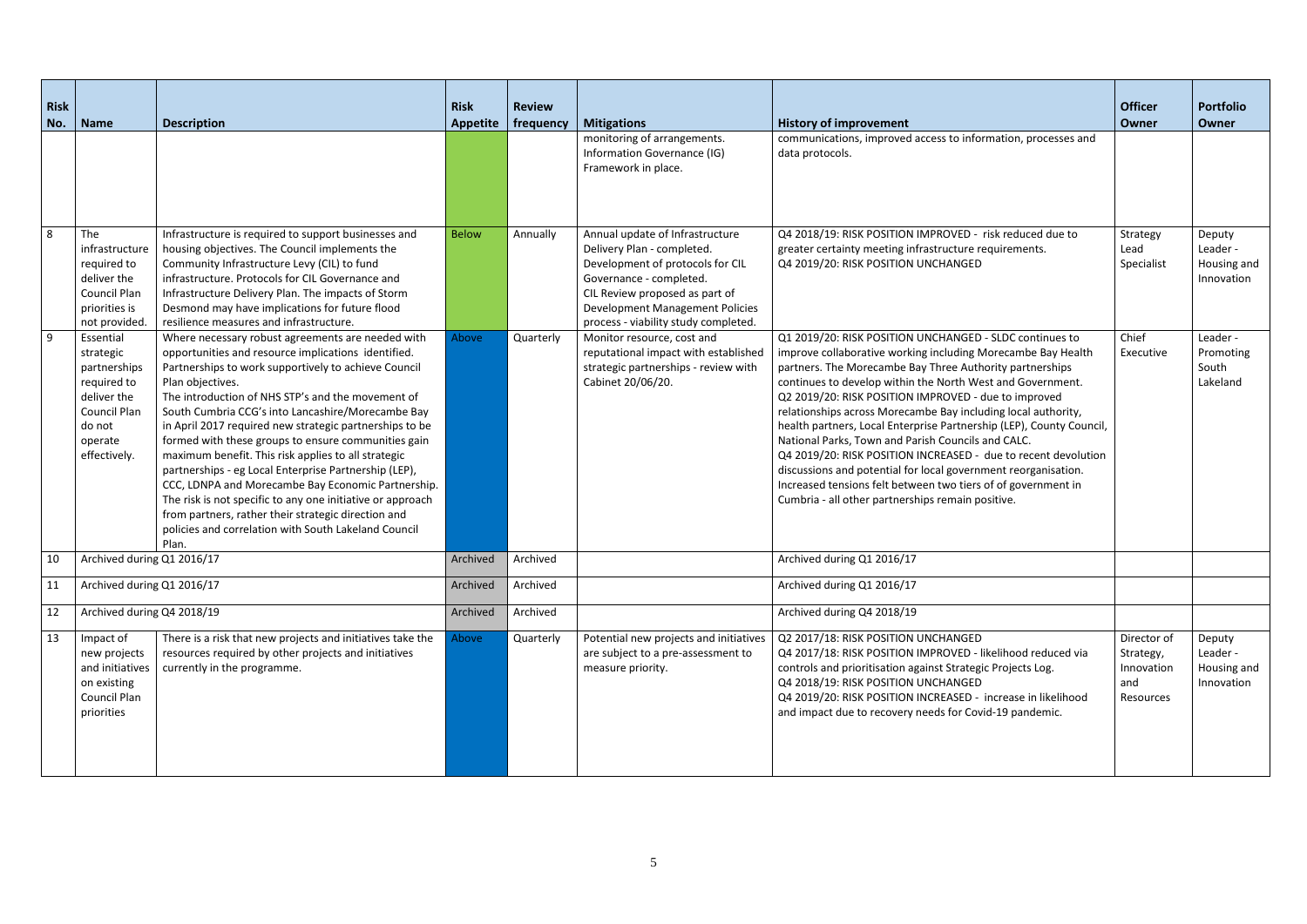| <b>Risk</b> |                               |                                                                                                               | <b>Risk</b>     | <b>Review</b> |                                                                          |                                                                                         | <b>Officer</b>         | <b>Portfolio</b> |
|-------------|-------------------------------|---------------------------------------------------------------------------------------------------------------|-----------------|---------------|--------------------------------------------------------------------------|-----------------------------------------------------------------------------------------|------------------------|------------------|
| No.         | <b>Name</b>                   | <b>Description</b>                                                                                            | <b>Appetite</b> | frequency     | <b>Mitigations</b>                                                       | <b>History of improvement</b>                                                           | <b>Owner</b>           | <b>Owner</b>     |
| 14          | Unintended                    | New efficiencies and changes brought about by one                                                             | Above           | Quarterly     | Managed via operational and                                              | Q1 2019/20: RISK POSITION UNCHANGED - risk remains                                      | Director of            | Deputy           |
|             | impacts of                    | service or organisation can have unintended negative                                                          |                 |               | budgeting processes.                                                     | unchanged during organisational change.                                                 | Strategy,              | Leader -         |
|             | efficiencies                  | impacts on another service - especially if proposals are                                                      |                 |               | Promote early discussions on                                             | Q2 2019/20: RISK POSITION UNCHANGED                                                     | Innovation             | Housing and      |
|             | and service                   | not consulted on until to late in the process. Impacts                                                        |                 |               | potential change with external                                           | Q3 2019/20: RISK POSITION UNCHANGED - description updated.                              | and                    | Innovation       |
|             | changes                       | can increase cost of running services. This risk is                                                           |                 |               | parties.                                                                 | Q4 2019/20: RISK POSITION UNCHANGED - unchanged due to                                  | Resources              |                  |
|             |                               | influenced by Risk 15 Customer Connect Programme.                                                             |                 |               | Customer Connect Programme.                                              | Covid-19 emergency response and recovery.                                               |                        |                  |
| 15          | Customer                      | Customer Connect requires a significant change to ways                                                        | <b>Below</b>    | Quarterly     | Managed via the Programme Board .                                        | Q1 2019/20: RISK POSITION UNCHANGED                                                     | Director of            | Deputy           |
|             | Connect                       | of working. Challenges for the programme include                                                              |                 |               | resources identified year 1 and 2.                                       | Q2 2019/20: RISK POSITION UNCHANGED                                                     | Strategy,              | Leader -         |
|             | Programme                     | scope and ambition, staff resources and capacity, skills                                                      |                 |               | Programme Risk Log shared with                                           | Q3 2019/20: RISK POSITION UNCHANGED - mitigation progress                               | Innovation             | Housing and      |
|             |                               | and workforce planning, buy in from customers and                                                             |                 |               | Audit Committee each qurater. New                                        | updated.                                                                                | and                    | Innovation       |
|             |                               | training and development for staff and Councillors.                                                           |                 |               | mitigations as a result of Covid-19                                      | Q4 2019/20: RISK POSITION IMPROVED - reduced in likelihood,                             | Resources              |                  |
|             |                               | Programme Board manages risks via the Customer                                                                |                 |               | have been identified and are to be                                       | Programme financial benefits realised and advancements to new                           |                        |                  |
|             |                               | Connect Risk Log. The Covid-19 pandemic increases risk                                                        |                 |               | included for Q1.                                                         | ways of working.                                                                        |                        |                  |
|             |                               | to the next phase of the programme.                                                                           |                 |               |                                                                          |                                                                                         |                        |                  |
| 16          | Waste                         | Management of waste collection vehicle manoeuvres                                                             | <b>Below</b>    | Annually      | Safe System of Work, inspections                                         | Q4 2017/18: RISK POSITION IMPROVED - target position met due                            | Director of            | Health,          |
|             | Collection-                   | on recycling and waste collection rounds. Practical and                                                       |                 |               | and risk reducing technologies.                                          | to completed mitigations.                                                               | Customer               | Wellbeing        |
|             | Reversing                     | technological safety precautions in place: waste                                                              |                 |               | Reviewed vehicle movements                                               | Q4 2018/19: RISK POSITION UNCHANGED                                                     | and                    | and Financial    |
|             | Manoeuvres                    | collection round risk assessments and safe systems of                                                         |                 |               | including reversing - findings                                           | Q3 2019/20: RISK POSITION UNCHANGED - new mitigation 'Lane                              | Commercial             | Resilience       |
|             |                               | work. All drivers and crews trained. All rounds                                                               |                 |               | implemented.                                                             | End Policy' added.                                                                      | Services               |                  |
|             |                               | monitored to ensure safe systems are adhered to.                                                              |                 |               | Lane End Policy mitigates against                                        | Q4 2019/20: RISK POSITION UNCHANGED                                                     |                        |                  |
|             |                               | Vehicles have advanced technologies e.g. reversing<br>CCTV and sophisticated radar for safe manoeuvres.       |                 |               | hazardous vehicle manouvers.                                             |                                                                                         |                        |                  |
| 17          | Cyber                         | High profile cyber security breaches across the World                                                         | <b>Below</b>    | Annually      | Cyber security mitigations within the                                    | Q2 2017/18: RISK POSITION UNCHANGED - insurance mitigation                              | Director of            | Deputy           |
|             | Security                      | and the UK. The Council has effective security in place -                                                     |                 |               | ICT Risk Register.                                                       | added.                                                                                  | Strategy,              | Leader -         |
|             | incident                      | however threats are becoming ever more sophisticated.                                                         |                 |               | Review of Insurance.                                                     | Q4 2017/18: RISK POSITION UNCHANGED                                                     | Innovation             | Housing and      |
|             |                               | Cyber-attacks can cross international boundaries and be                                                       |                 |               | Security updates, virus software                                         | Q4 2018/19: RISK POSITION UNCHANGED                                                     | and                    | Innovation       |
|             |                               | initiated by organised criminals, individuals or states.                                                      |                 |               | updates and industry best                                                | Q4 2019/20: RISK POSITION UNCHANGED                                                     | Resources              |                  |
|             |                               | Terrorists are conducting low-level attacks and aspire to                                                     |                 |               | practice.Business Continuity                                             |                                                                                         |                        |                  |
|             |                               | more significant acts.                                                                                        |                 |               | arrangements strengthened.                                               |                                                                                         |                        |                  |
| 18          | Potential                     | China is now receiving only very low contaminated                                                             | <b>Below</b>    | Annually      | Legally compliant, waste recycling                                       | 13/03/18: RISK IDENTIFIED - escalation from operational level to                        | Director of            | Climate          |
|             | reduction in                  | recycled waste. As a consequence there will be very                                                           |                 |               | processes minimising contamination.                                      | Strategic Risks Register.                                                               | Customer               | Emergency        |
|             | income from                   | large quantities of UK and international waste that<br>cannot be sent to China. Without an alternative outlet |                 |               | Maintain high profile message to                                         | Q4 2018/19: RISK POSITION UNCHANGED - due to the lowered                                | and                    | and Localism     |
|             | the disposal<br>of recyclable | the value of this waste will fall significantly. The                                                          |                 |               | residents to avoid contamination of<br>recyclables.                      | market value of waste.<br>Q4 2019/20: RISK POSITION UNCHANGED - risk remains the same   | Commercial<br>Services |                  |
|             | materials as a                | Council's waste collection approach avoids                                                                    |                 |               |                                                                          | as market remains volatile.                                                             |                        |                  |
|             | consequence                   | contamination and so may be less affected. This                                                               |                 |               |                                                                          |                                                                                         |                        |                  |
|             | of market                     | advantage is confrimed in a recent APSE report.                                                               |                 |               |                                                                          |                                                                                         |                        |                  |
|             | changes                       | However income provided from waste recycling is                                                               |                 |               |                                                                          |                                                                                         |                        |                  |
|             |                               | significant and the market is currently volatile.                                                             |                 |               |                                                                          |                                                                                         |                        |                  |
| 19          | <b>Business</b>               | Flu Pandemic is listed alongside the top risks in the                                                         | Above           | Quarterly     | Refer to and implement                                                   | 13/03/18: RISK IDENTIFIED - escalation to the Strategic Risk                            | Director of            | Leader -         |
|             | Continuity:                   | Cumbria Community Risk Register. Covid-19 global                                                              |                 |               | National/PHE advice and guidance.                                        | Register.                                                                               | Strategy,              | Promoting        |
|             | Flu Pandemic                  | pandemic: the Council is following Government                                                                 |                 |               | Coordinate with and support                                              | 27/09/18: Mitigations updated, BCM audit result 'Substantial                            | Innovation             | South            |
|             | - Loss of                     | guidelines and working with Cumbria Local Resilience                                                          |                 |               | comprehensive CLRF response and                                          | Assurance'.                                                                             | and                    | Lakeland         |
|             | people, skills                | Forum to safeguard the public. The Council has                                                                |                 |               | business continuity arrangemnents.                                       | Q4 2018/19: RISK POSITION UNCHANGED                                                     | Resources              |                  |
|             | and supply<br>chain           | implemented unprecedented Business Continuity<br>arrangements to maintain all essential services - and        |                 |               | Have regard to mitigations identified<br>within the Cumbria Flu Pandemic | Q4 2019/20: RISK POSITION INCREASED - due to unprecedented<br>global Covid-19 pandemic. |                        |                  |
|             | disruption                    | also to undertake activities outside its normal remit.                                                        |                 |               | Plan.                                                                    |                                                                                         |                        |                  |
|             |                               |                                                                                                               |                 |               |                                                                          |                                                                                         |                        |                  |